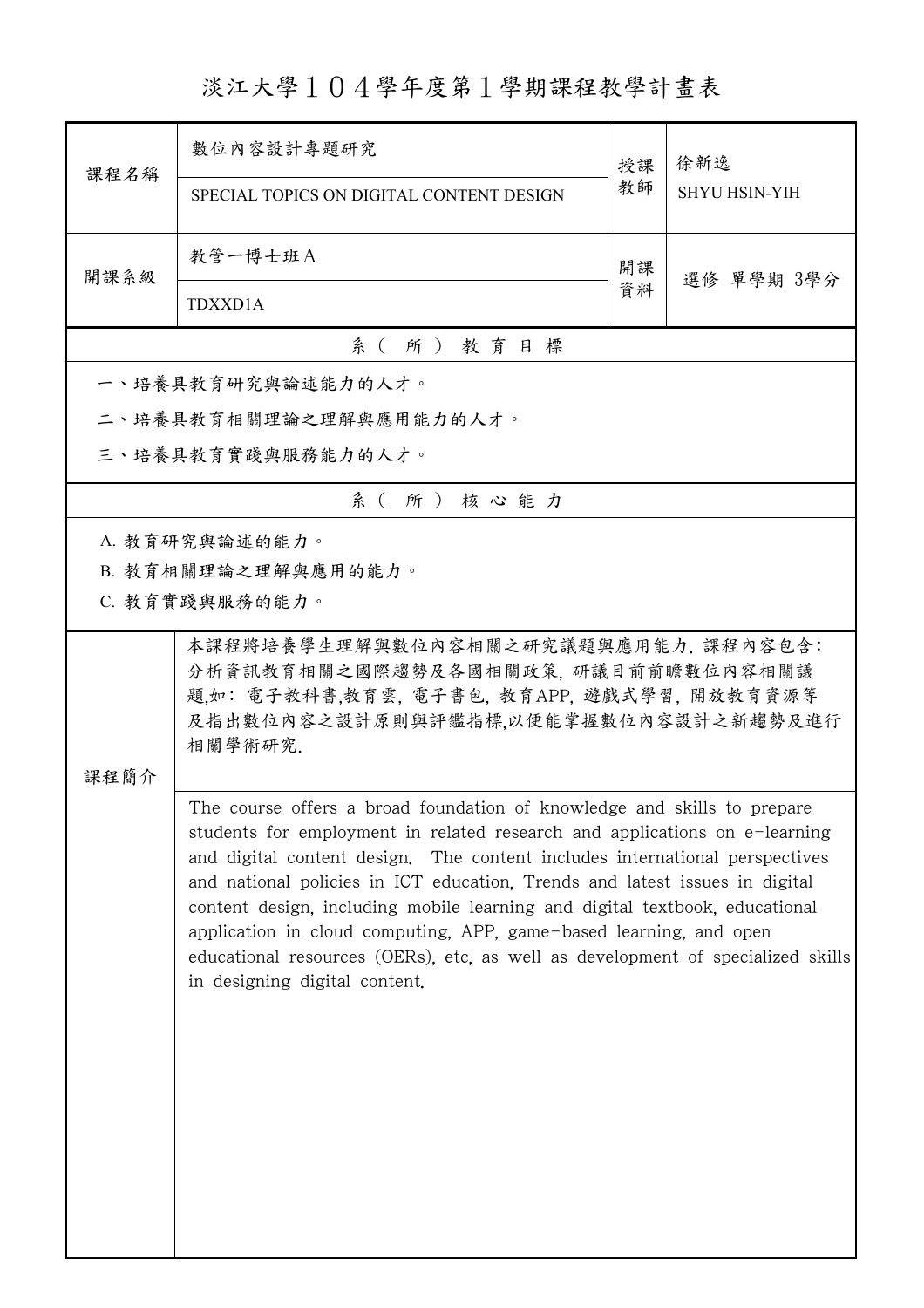本課程教學目標與目標層級、系(所)核心能力相關性

一、目標層級(選填): (一)「認知」(Cognitive 簡稱C)領域:C1 記憶、C2 瞭解、C3 應用、C4 分析、 C5 評鑑、C6 創造 (二)「技能」(Psychomotor 簡稱P)領域:P1 模仿、P2 機械反應、P3 獨立操作、 P4 聯結操作、P5 自動化、P6 創作 (三)「情意」(Affective 簡稱A)領域:A1 接受、A2 反應、A3 重視、A4 組織、 A5 內化、A6 實踐

二、教學目標與「目標層級」、「系(所)核心能力」之相關性:

 (一)請先將課程教學目標分別對應前述之「認知」、「技能」與「情意」的各目標層級, 惟單項教學目標僅能對應C、P、A其中一項。

 (二)若對應「目標層級」有1~6之多項時,僅填列最高層級即可(例如:認知「目標層級」 對應為C3、C5、C6項時,只需填列C6即可,技能與情意目標層級亦同)。

 (三)再依據所訂各項教學目標分別對應其「系(所)核心能力」。單項教學目標若對應 「系(所)核心能力」有多項時,則可填列多項「系(所)核心能力」。

(例如:「系(所)核心能力」可對應A、AD、BEF時,則均填列。)

| 序              |                          |                                                                                                            | 相關性            |               |  |  |  |
|----------------|--------------------------|------------------------------------------------------------------------------------------------------------|----------------|---------------|--|--|--|
| 號              | 教學目標(中文)                 | 教學目標(英文)                                                                                                   | 目標層級           | 系(所)核心能力      |  |  |  |
| $\mathbf{1}$   | 指出數位內容相關之國際趨勢與國<br>家政策   | identify the international<br>trends and national policies<br>related to digital content and<br>elearning. | C <sub>3</sub> | B             |  |  |  |
| $\overline{2}$ | 分析數位內容相關研究議題             | Analyze the research issues<br>and topics related to digital<br>content.                                   | C <sub>4</sub> | $\mathsf{A}$  |  |  |  |
| 3              | 研議數位內容之設計準則與評鑑指<br>標     | investigate the design and<br>evaluation guideline in digital<br>learning content.                         | C <sub>5</sub> | $\mathcal{C}$ |  |  |  |
|                | 4 撰寫數位內容議題相關之研究報告        | Write a report on the topic<br>of digital content related<br>issue.                                        | C6             | $\mathsf{A}$  |  |  |  |
|                | 教學目標之教學方法與評量方法           |                                                                                                            |                |               |  |  |  |
| 序<br>號         | 教學目標                     | 教學方法                                                                                                       |                | 評量方法          |  |  |  |
| 1              | 指出數位內容相關之國際趨勢與國<br>家政策   | 講述、討論、賞析、實作                                                                                                |                | 實作、報告、上課表現    |  |  |  |
| $\overline{2}$ | 分析數位內容相關研究議題             | 講述、討論、賞析、實作、問<br>題解決                                                                                       |                | 實作、報告、上課表現    |  |  |  |
|                | 3  研議數位內容之設計準則與評鑑指 <br>標 | 討論、賞析、實作                                                                                                   |                | 實作、報告、上課表現    |  |  |  |
|                | 4 撰寫數位內容議題相關之研究報告        | 討論、實作、問題解決                                                                                                 |                | 實作、報告、上課表現    |  |  |  |
|                |                          |                                                                                                            |                |               |  |  |  |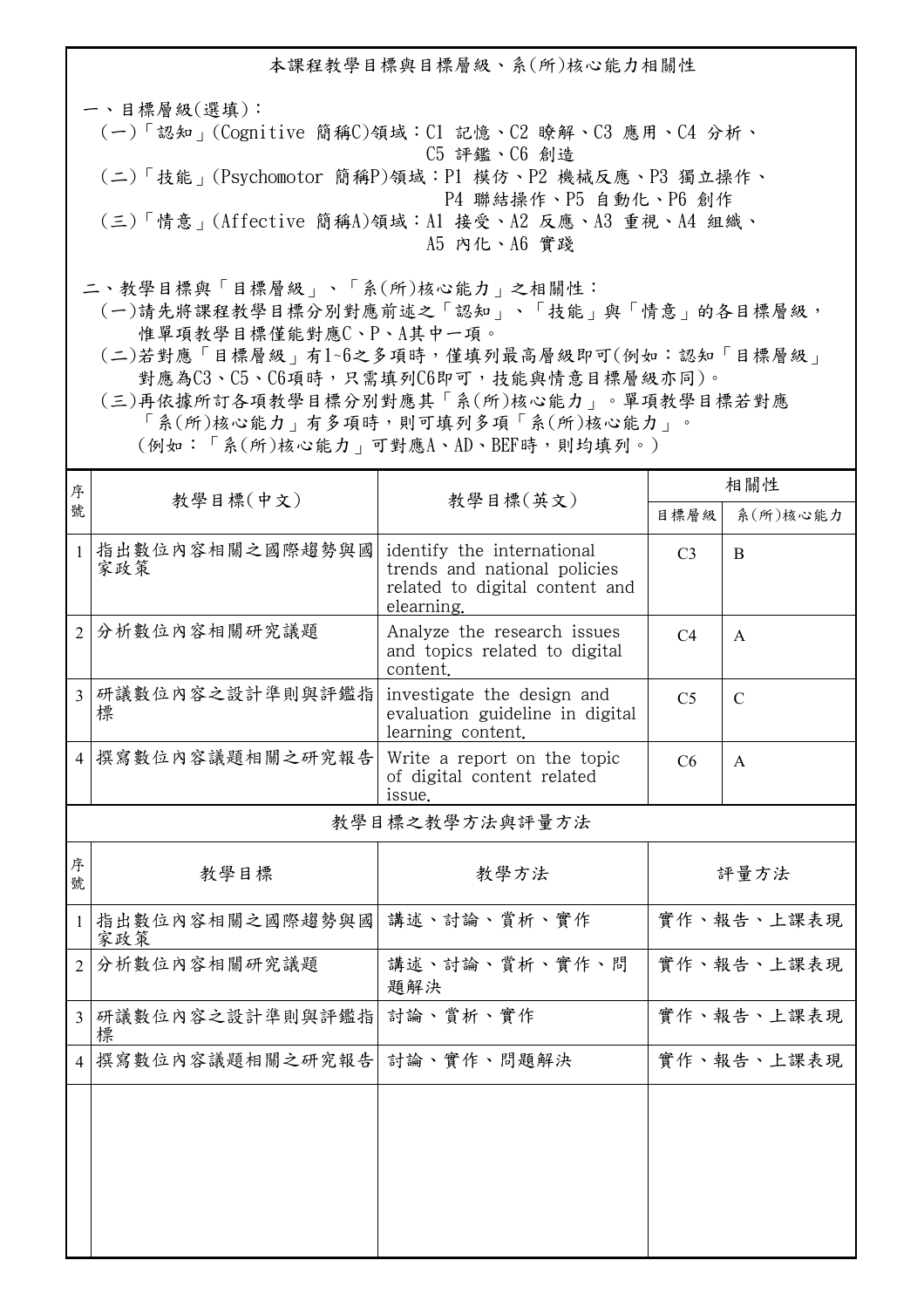| 本課程之設計與教學已融入本校校級基本素養                                                         |                                                                                                  |                                                |                                                                                         |        |  |
|------------------------------------------------------------------------------|--------------------------------------------------------------------------------------------------|------------------------------------------------|-----------------------------------------------------------------------------------------|--------|--|
| 淡江大學校級基本素養                                                                   |                                                                                                  |                                                | 內涵說明                                                                                    |        |  |
| 全球視野                                                                         |                                                                                                  |                                                | 培養認識國際社會變遷的能力,以更寬廣的視野了解全球化<br>的發展。                                                      |        |  |
| 資訊運用                                                                         |                                                                                                  |                                                | 熟悉資訊科技的發展與使用,並能收集、分析和妥適運用資<br>訊。                                                        |        |  |
| 洞悉未來                                                                         |                                                                                                  |                                                | 瞭解自我發展、社會脈動和科技發展,以期具備建構未來願<br>景的能力。                                                     |        |  |
| 品德倫理                                                                         |                                                                                                  |                                                | 了解為人處事之道,實踐同理心和關懷萬物,反省道德原則<br>的建構並解決道德爭議的難題。                                            |        |  |
| 獨立思考                                                                         |                                                                                                  |                                                | 鼓勵主動觀察和發掘問題,並培養邏輯推理與批判的思考能<br>力。                                                        |        |  |
| 樂活健康<br>$\langle \rangle$                                                    |                                                                                                  |                                                | 注重身心靈和環境的和諧,建立正向健康的生活型態。                                                                |        |  |
| 團隊合作<br>$\langle \ \rangle$                                                  |                                                                                                  |                                                | 體察人我差異和增進溝通方法,培養資源整合與互相合作共<br>同學習解決問題的能力。                                               |        |  |
| 美學涵養                                                                         |                                                                                                  |                                                | 培養對美的事物之易感性,提升美學鑑賞、表達及創作能<br>力。                                                         |        |  |
|                                                                              |                                                                                                  |                                                | 授課進度表                                                                                   |        |  |
| 週<br>欤                                                                       | 日期起訖                                                                                             |                                                | 內 容 (Subject/Topics)                                                                    | 備註     |  |
|                                                                              | $104/09/14$ ~<br>104/09/20                                                                       | Introduction                                   |                                                                                         |        |  |
| 2                                                                            | $104/09/21$ ~<br>104/09/27                                                                       |                                                | Changing Education with Mobile Learning<br>(Ch 1)                                       |        |  |
| 3                                                                            | $104/09/28$ ~<br>9/28 Holiday (No class)<br>104/10/04                                            |                                                |                                                                                         |        |  |
| 4                                                                            | $104/10/05$ ~<br>104/10/11                                                                       | these Devices? (Ch 3)                          | The Science of Learning (Ch 2); What is it About                                        |        |  |
| 5                                                                            | $104/10/12$ ~<br>104/10/18                                                                       | Creating the Mobile Classroom (Ch 4)           |                                                                                         |        |  |
| 6                                                                            | $104/10/19$ ~<br>104/10/25                                                                       | (Ch 5)                                         | Higher Order Thinking Skills and Digital Fluency                                        | 10/19? |  |
|                                                                              | $104/10/26$ ~<br>Instructional Management and Levels of Technology<br>104/11/01<br>Access (Ch 6) |                                                |                                                                                         |        |  |
| 8                                                                            | $104/11/02$ ~<br>104/11/08                                                                       | Mobile Technology's Defining Features (Ch 7)   |                                                                                         |        |  |
| 9                                                                            | $104/11/09$ ~<br>104/11/15                                                                       | The Educational App Development Process (Ch 8) |                                                                                         |        |  |
| 10                                                                           | $104/11/16 \sim$<br>104/11/22                                                                    | Midterm Week                                   |                                                                                         |        |  |
| 11                                                                           | $104/11/23$ ~<br>104/11/29                                                                       |                                                | Design and User Experience (Ch 9); Data,<br>Evaluation, and Learning Analytics (Ch 10); |        |  |
| $104/11/30$ ~<br>12<br>The Business of Educational Apps (Ch 11)<br>104/12/06 |                                                                                                  |                                                |                                                                                         |        |  |